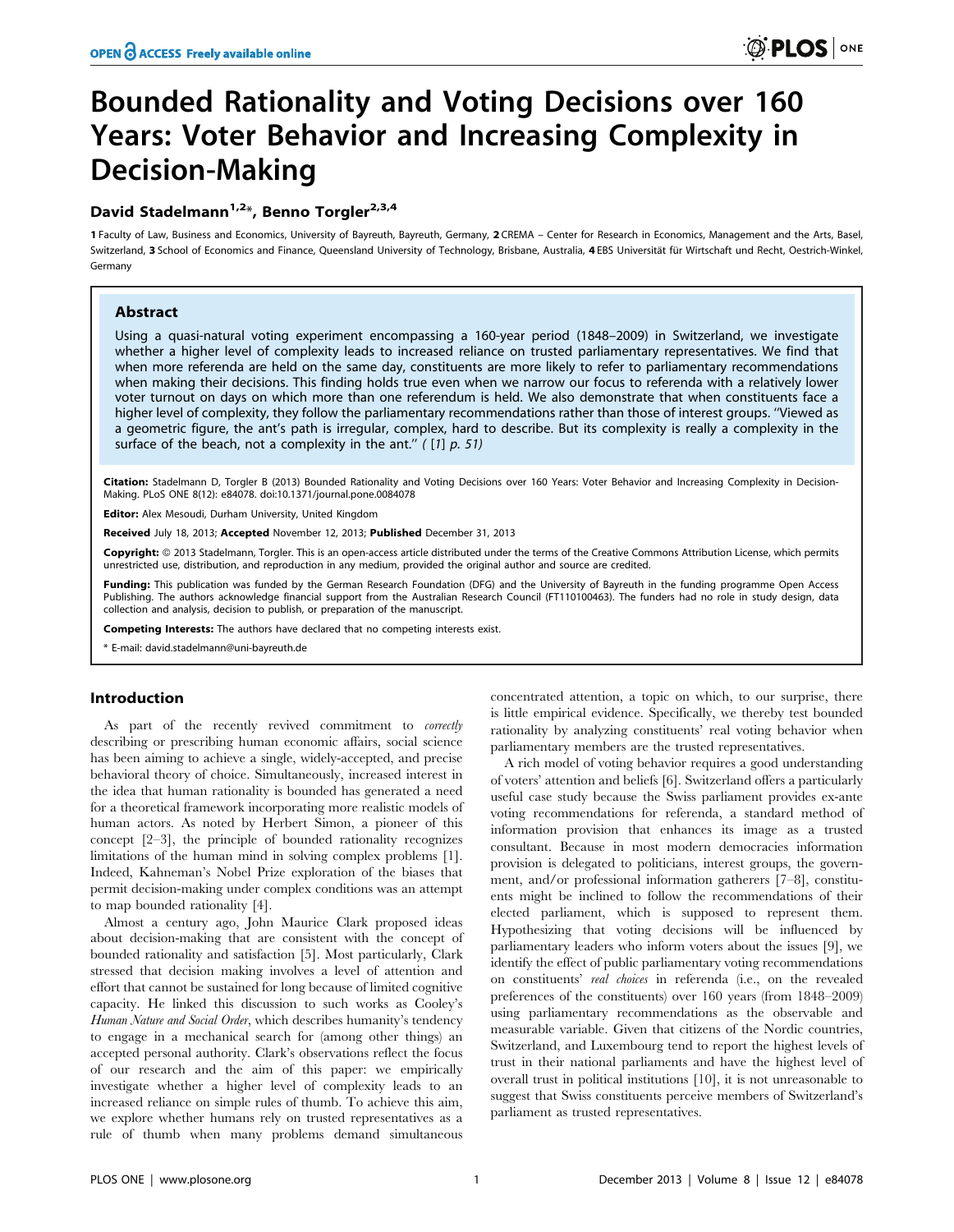The Swiss parliament itself comprises two houses: the National Council (Nationalrat), and the Council of States (Ständerat), which represent 26 parliamentary electoral districts (cantons or subnational jurisdictions). Because Switzerland's parliamentary system is one of direct democracy through referenda, not only can citizens from the different constituencies challenge any law passed by parliament and propose initiatives, but a referendum is mandatory whenever a parliamentary legislative proposal aims to change the constitution. Citizens are assisted in their voting decisions by political information provided ex-ante by the government [11–12]. Hence, referendum results in Switzerland not only determine policy outcomes, they also reflect citizens' preferences for these outcomes. More precisely, referenda allow the majority to rank the policy outcomes that will be generated by the proposed laws against the status quo [13–15]. Referenda thus present dichotomous results that indicate what is preferred by the majority and, consequently, by the median constituent [15–16].

Because our study analyzes the outcomes of different referenda which are held on the same day, we must take into account that people have a narrow capacity for simultaneous attention to different pieces of information [17]. In other words, humans can only deal with a limited number of problems at one time. We model the information complexity in our setting in two distinct ways: (1) by differentiating referenda on days with more referenda from those on days with only one referendum and (2) by identifying referenda that receive a relatively lower turnout in a constituency on days with more than one referendum. We expect that when complexity is high–that is, several voting decisions are asked for on the same day or turnout for the referendum is low– voters will be more likely to follow parliamentary recommendations as a simple rule of thumb.

We recognize that the changing shape of the decision-making environment may influence human goal-directed behavior over time [6]; for example, over the long sample period, citizens have grown up in very different social environments, with different knowledge, information and social norms. Nonetheless, not only does our institutional setting remain constant for the whole period analyzed but even in complex situations the same basic decisionmaking rule may apply, thereby enabling identification of any common invariant of human behavior in decision-making.

To the best of our knowledge, no studies currently exist that explore bounded rationality in such a real world context over such a long time span. Hence, our setting is particularly well suited for deriving empirical insights on the consequences of bounded rationality in real voting situations. Moreover, by using voter turnout, we can directly measure which issues receive more attention, i.e., we can identify voters' focus of attention, and offer a clear explanatory heuristic for the decision process mechanism. Hence, by employing simple rules of thumb to identify satisficing decision outcomes [18], we can provide answers not only on which decisions are made but also on how they are made, thereby contributing to expand the knowledge of decision-making processes with empirical evidence on procedural rationality. Another advantage of the Swiss case is that the net cost of obtaining information is less of a problem because parliamentary recommendations are readily available in a booklet/pamphlet sent to voters prior to a referendum. In fact, since 1877 the federal council has been required by law to issue information detailing the legislative proposal submitted. In other words, most of the information needed for decision making is simply placed directly into the voters' hands (Figure S1). We therefore derive and empirically test the following hypothesis: When more referenda are held on the same day (thereby increasing decision-making complexity), voters will,

ceteris paribus, be more likely to refer to outside recommendations from the parliament in their decision making.

#### Data

The availability of referendum voting data over a long time period (from 1848 when the first national referendum was held, until the beginning of 2009) stems from the stability of Switzerland's institutional environment. Hence, our dataset comprises 555 federal referenda including counterproposals to citizens' initiatives. Because these frequent referenda present constituents with dichotomous, inexpensive decision choices, they fulfill a central requirement for valid identification of the use of rules of thumb [19].

As Figure 1 shows, the average number of referenda per voting day remained stable in all decades from 1870 until after World War II and then increased only slightly (Figure S2 shows the total number of referenda from 1848 to 2009). In Figure 2, we present a histogram with the number of referenda per day over our sample period excluding counterproposals, which are omitted because they are always presented with the original referendum, making the referendum a multiple decision between the status quo, the proposed initiative, and the counterproposal. During the current and past two centuries, there have been over 125 voting days on which exactly one referendum was held; on the remaining days, two or more referenda were on the ballot. All additional variables employed in the analysis, their sources, and a number of descriptive statistics are provided in the supporting information (Table S1).

## Results

To determine the probability that a constituency will accept a referendum, we use a logit model in which the dependent variable is a constituency's acceptance of the referendum. For each referendum, parliament either recommends a ''yes'' or a ''no'' vote and from this we construct the variable Parliament suggests YES. We include one of our two measures for complexity: Number of referenda on the same day and Low turnout referendum. As referenda are preceded by a public discussion, such a discussion is more difficult for constituents to follow if the number of referenda on the same day increases. Recognizing that constituents are more likely to cast a vote for a referendum about which they are better informed, while constituents with little information may still vote but rely more on parliamentary recommendations, our second measure for complexity directly identifies voters' focus of attention by using the percentage of voter turnout on days with more than one referendum.

An interaction term between *Parliament suggests YES* and the respective complexity measures allows us to identify whether the voters are applying simple decision-making rules in complex situations. We also calculate discrete effects for the influence of the parliamentary recommendation and the interaction terms, while holding all other variables fixed at their medians [20], and report robust clustered standard errors.

Specification (1) in Table 1 shows that the pseudo  $\mathbb{R}^2$  is high for a logit model (and indeed for this type of analysis) even though the model includes no other controls apart from constituency fixed effects (cantonal dummies). Because both interaction variables are exogenous to constituent referenda choices, the interaction term indicates the causal influence of parliament's recommendation in more complex voting situations; that is, when voters are faced with more referenda on the same day. Thus, any variable not present in the estimations can only be characterized as omitted if it influences the interaction term directly, a contingency we control for in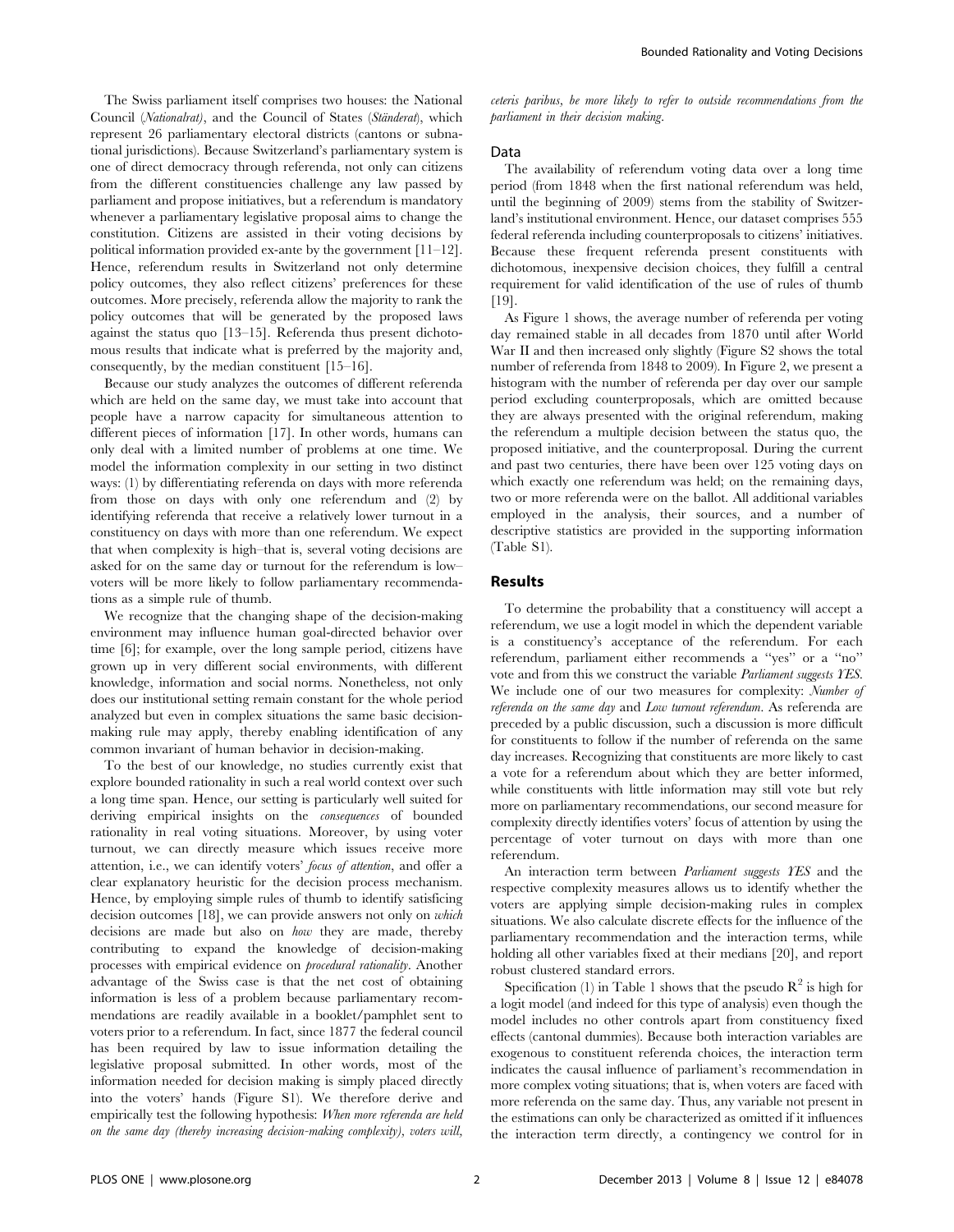

Figure 1. Average number of referenda per voting day in different periods. Since the first federal referendum in 1848, voters have usually been given the chance to go to the polls between one and four times a year to make decisions on a minimum of one and a maximum of nine distinct federal referenda issues.

doi:10.1371/journal.pone.0084078.g001

subsequent estimates and refinements. As shown in Table 1, the interaction term is highly statistically significant at the 1% level (robust standard errors clustered for referenda) with a positive sign. Thus, when there are more referenda per day, the parliamentary influence on constituent decisions is larger. Specifically, the discrete effects show that when only one single referendum is proposed, constituents are 45.95 percentage points more likely to vote yes when parliament recommends to vote yes, while the interaction term indicates that this effect increases by 9.24 percentage points when the number of referenda increases from one to three (the median on days with more than one referendum).

Specification (2) includes a dummy for counterproposals to ensure that the observed effects are not a consequence of different reactions to parliament when there is more than one referendum and one is a counterproposal. We also introduce decade dummies to capture technological and environmental changes that have reduced the transaction costs of information, potential changes in voter characteristics (e.g., average level of education), and/or a

shift to more referenda over time. Other changes that justify the use of such time dummies include the granting women the right to vote at the federal level in 1971 and the emergence of the new canton of Jura. Including the counterproposal variable and decade dummies, however, has barely any effect on our key variables: the coefficient of the interaction term remains positive and statistically significant with a comparable discrete effect (in fact, the quantitative effect is even a little larger).

Specification (3) then restricts the sample to the 1884–2009 period to reflect the fact that voter turnout data are only consistently available at the cantonal level from 1884 (before there was no systematic registration of either the electorate or the number of valid votes in all constituencies). Turnout not only measures voters' level of interest or how well informed they are, it also covers such aspects as environmental conditions (e.g., weather). Controlling for this factor is important because voters might stay away if they are not well informed, particularly in situations where there is more than one referendum. Our results,



Figure 2. Histogram of number of referenda on the same day from 1848 to 2009. The x-axis indicates the number of referenda on the same day, and the y-axis shows the total number of referenda (without counterproposals) for the respective category. Although voters usually decide on five or fewer referenda on the same day, since 1848, there have been occasions on which nine referenda decisions were made. Although seven referenda decisions were made on May 17, 1992, there is no record of eight referenda decisions on a single day. doi:10.1371/journal.pone.0084078.g002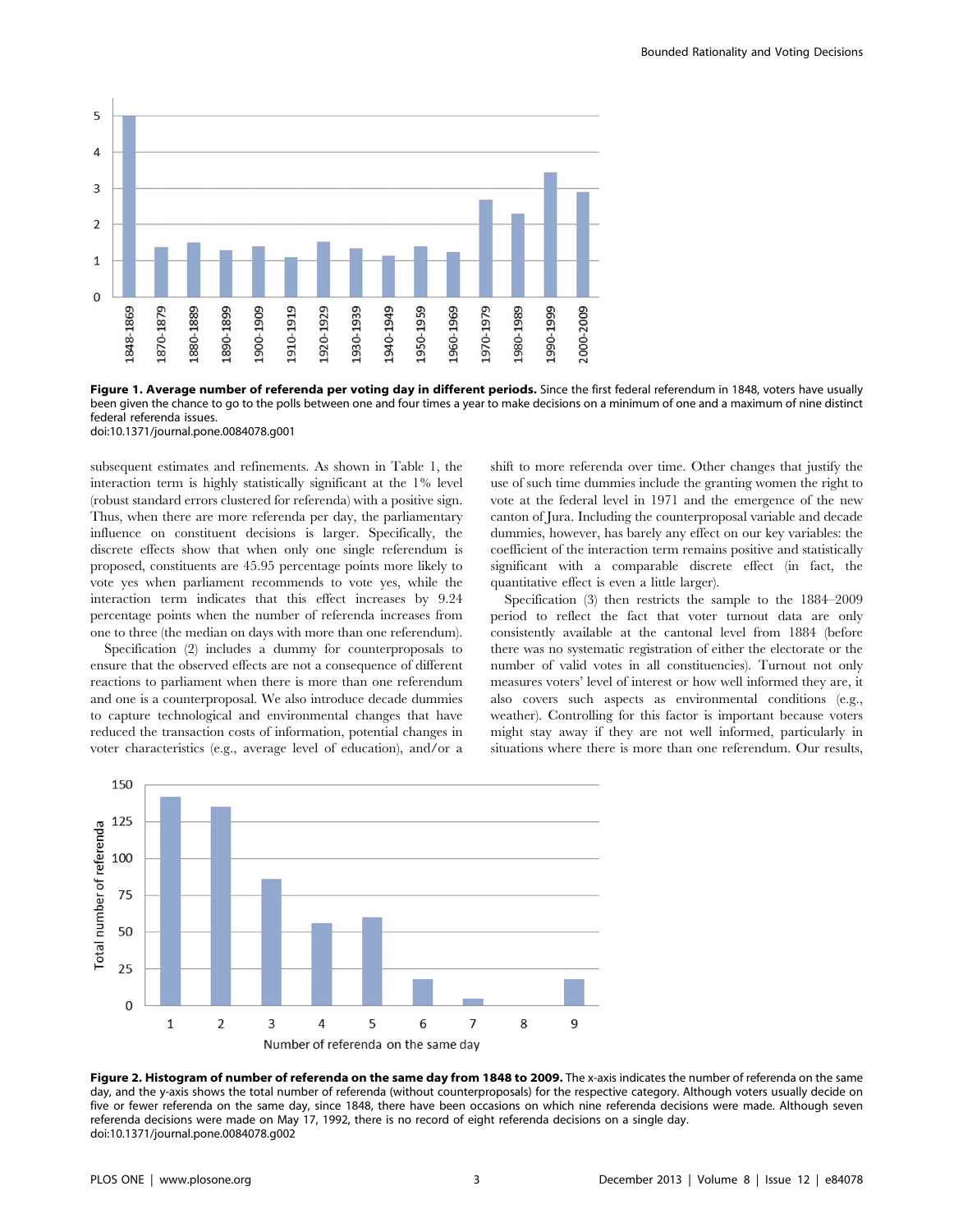Table 1. Parliamentary influence on constituent referenda choices.

|                                                                     | <b>Identification: Number of referenda</b><br>on the same day |                         |                          | Identification: Low turnout referendum |                          |  |
|---------------------------------------------------------------------|---------------------------------------------------------------|-------------------------|--------------------------|----------------------------------------|--------------------------|--|
|                                                                     | (1)                                                           | (2)                     | (3)                      | (4)                                    | (5)                      |  |
| Years covered                                                       | 1848-2009                                                     | 1848-2009               | 1884-2009                | 1884-2009                              | 1884-2009                |  |
| Parliament suggests YES                                             | $1.7323***$<br>(0.2742)                                       | $1.7403***$<br>(0.2902) | $1.7213***$<br>(0.2922)  | 2.4834***<br>(0.1212)                  | $2.5485***$<br>(0.1227)  |  |
| Parliament suggests YES * Number of referenda<br>on the same day    | $0.2641***$<br>(0.0875)                                       | $0.3103***$<br>(0.0963) | 0.3068***<br>(0.0973)    |                                        |                          |  |
| Number of referenda on the same day                                 | $-0.1950**$<br>(0.0777)                                       | $-0.1793**$<br>(0.0827) | $-0.1832**$<br>(0.0843)  | $0.0574***$<br>(0.0107)                | $0.0748***$<br>(0.0143)  |  |
| Parliament suggests YES * Low turnout referendum                    |                                                               |                         |                          | $0.4010***$<br>(0.1113)                | $0.2956***$<br>(0.1140)  |  |
| Low turnout referendum                                              |                                                               |                         |                          | $-0.1201$<br>(0.1013)                  | $-0.0689$<br>(0.1014)    |  |
| Counterproposal                                                     |                                                               | $-0.2083$<br>(0.3073)   | $-0.2979$<br>(0.3110)    |                                        | $-0.4030***$<br>(0.0514) |  |
| Turnout                                                             |                                                               |                         | $-1.9731***$<br>(0.4562) |                                        | $-1.4259***$<br>(0.2443) |  |
| Constituency fixed effects                                          | <b>YES</b>                                                    | <b>YES</b>              | <b>YES</b>               | <b>YES</b>                             | <b>YES</b>               |  |
| Decade fixed effects                                                | <b>NO</b>                                                     | <b>YES</b>              | <b>YES</b>               | <b>NO</b>                              | <b>YES</b>               |  |
| DE Parliament suggests YES                                          | 45.9540                                                       | 46.7379                 | 46.5972                  | 53.3954                                | 53.5781                  |  |
| DE Parliament suggests YES * Number of referenda<br>on the same day | 9.2357                                                        | 10.8994                 | 10.9059                  |                                        |                          |  |
| DE Parliament suggests YES * Low turnout referendum                 |                                                               |                         |                          | 7.1800                                 | 5.5651                   |  |
| Clustering                                                          | Referendum                                                    | Referendum              | Referendum               | Constituency                           | Constituency             |  |
| Sample restriction                                                  |                                                               |                         |                          | $>1$ referendum                        | $>1$ referendum          |  |
| Pseudo R2                                                           | 0.2996                                                        | 0.3312                  | 0.3505                   | 0.3485                                 | 0.3671                   |  |
| <b>Brier</b>                                                        | 0.1925                                                        | 0.1853                  | 0.1808                   | 0.1812                                 | 0.1765                   |  |
| No. obs.                                                            | 14127                                                         | 14127                   | 13502                    | 9961                                   | 9961                     |  |

Notes: The dependent variable for all logit estimations is Constituency accepts referendum. Robust clustered standard error estimates for referenda (columns 1-3) and constituencies (columns 4-5) are reported throughout the table. An intercept is always included. DE denotes the discrete effects in the predicted probability. The discrete effects for Parliament suggests YES \* Number of referenda on the same day, and Parliament suggests YES \* Low turnout referendum represent changes in percentage points for the coefficients when all other variables are evaluated at their median values and the Number of referenda on the same day changes from one to three (columns 1-3), and Low turnout referendum changes from zero to one (columns 4-5). \*\*\*, \*\*, and \* indicate a mean significance level of below 1%, between 1 and 5%, and between 5 and 10%, respectively.

doi:10.1371/journal.pone.0084078.t001

however, indicate not only that turnout has no effect on the interaction term but that the discrete effect actually increases slightly to almost 11 percentage points. In other words, when more referenda are held on the same day, the influence of parliament's recommendations on constituents' real choices is significantly higher. The base effect of turnout is also negative, which may indicate that voters come to the polls if they disagree (status quo bias). This finding, however, should not affect our quasiexperimental setting with respect to the effect of parliament's recommendations in more complex voting situations and constituents following a rule of thumb.

To fulfill our second aim (directly identifying the focus of attention), specifications (4) and (5) include an interaction term based on referenda with a relatively lower turnout within a constituency on days with more than one referendum (Low turnout referendum) instead of focusing on the number of referenda on the same day. The data sample is thus restricted to cases with more than one referendum per day. Because low turnout referenda are identified at the cantonal level, we report robust standard errors clustered by constituency in recognition of the likelihood that observations in the same constituency are not independent. In line with the previous results, the interaction term in specification (4) is positive and statistically significant and the discrete effect, at 7.18 percentage points, is large. To ensure that the effects from the first identification strategy do not overlap with those from the low turnout referenda, we also control for the Number of referenda on the same day. In line with the earlier analysis, we include the counterproposals, check for the effects of turnout itself, and include decade fixed effects (in specification 5). Throughout all the estimations reported, the interaction term is statistically significant at the 1% level with a discrete effect between 5.56 and 7.18 percentage points. All subsequent estimations include cantonal and decade fixed effects.

Next, we refine our specifications as follows: in specification  $(1)$ of Table 2, we analyze the interaction term using the dummy variable More than one referendum instead of Number of referenda on the same day. Again, the interaction is positive and significant, with a discrete effect over 9 percentage points. To expand our analysis of interaction terms, in specifications (2) and (3), we concentrate on days with more than two or more than three referenda. In all cases, the interaction term is significantly positive, and the discrete effects increase with complexity, thereby confirming the effects noted previously. Importantly, the interaction term also remains significantly positive when we apply our second identification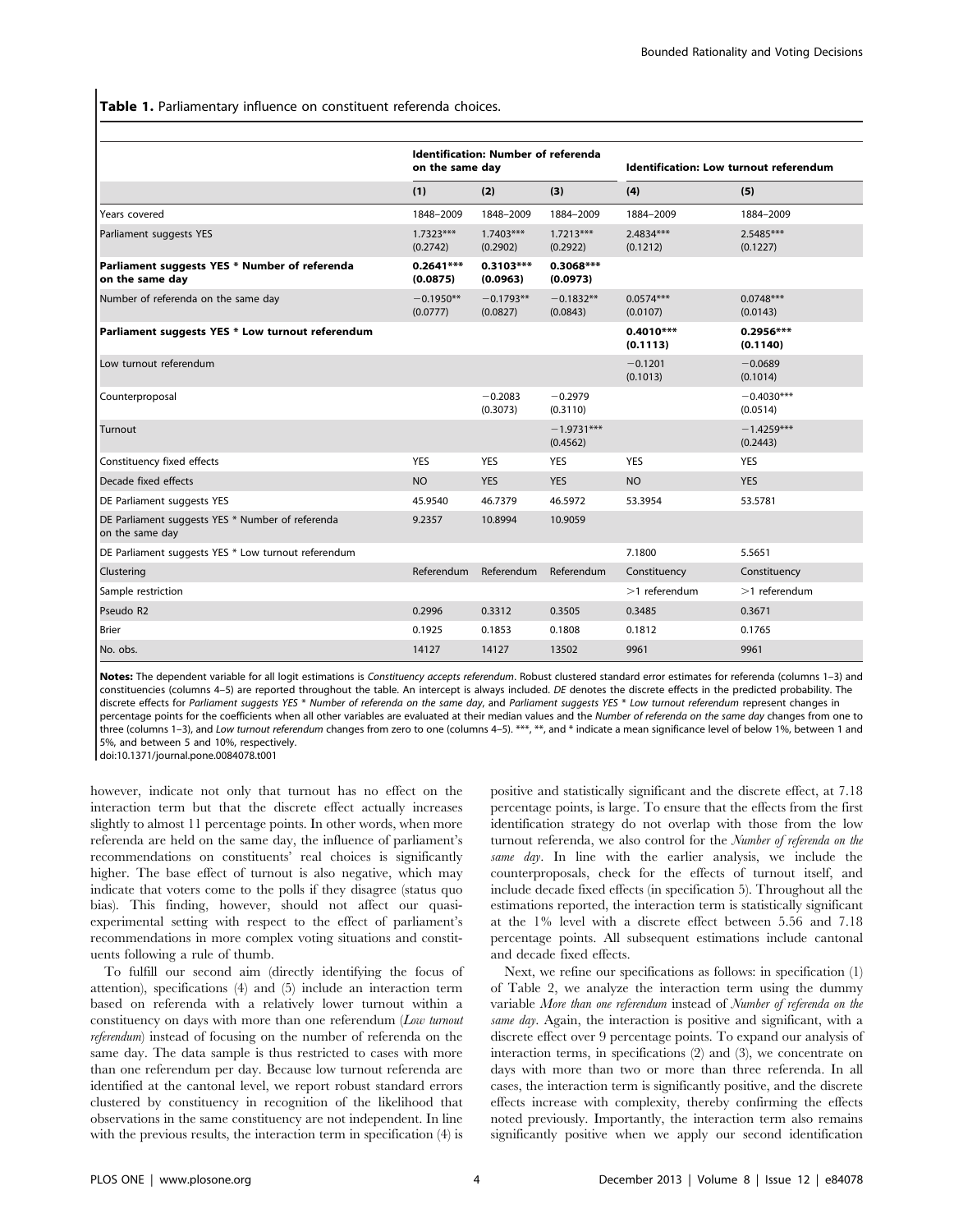Table 2. Refinement using number of referenda on the same day.

|                                                               |                         | Identification: Number of referenda<br>on the same day |                         |                          | Identification: Low turnout referendum |  |  |
|---------------------------------------------------------------|-------------------------|--------------------------------------------------------|-------------------------|--------------------------|----------------------------------------|--|--|
|                                                               | (1)                     | (2)                                                    | (3)                     | (4)                      | (5)                                    |  |  |
| Years covered                                                 | 1848-2009               | 1848-2009                                              | 1848-2009               | 1884-2009                | 1848-2009                              |  |  |
| Parliament suggests YES                                       | $2.1695***$<br>(0.2763) | $2.2591***$<br>(0.2095)                                | $2.3493***$<br>(0.1986) | $2.7116***$<br>(0.1709)  | $2.5194***$<br>(0.1566)                |  |  |
| <b>Parliament suggests YES *</b><br>More than one referendum  | $0.5883*$<br>(0.3458)   |                                                        |                         |                          |                                        |  |  |
| More than one referendum                                      | $-0.4734$<br>(0.3164)   |                                                        |                         |                          |                                        |  |  |
| Parliament suggests YES *<br>More than two referenda          |                         | $0.7403**$<br>(0.3628)                                 |                         |                          |                                        |  |  |
| More than two referenda                                       |                         | $-0.7052**$<br>(0.3250)                                |                         |                          |                                        |  |  |
| Parliament suggests YES *<br>More than three referenda        |                         |                                                        | 0.8871**<br>(0.4141)    |                          |                                        |  |  |
| More than three referenda                                     |                         |                                                        | $-0.3194$<br>(0.3578)   |                          |                                        |  |  |
| <b>Parliament suggests YES *</b><br>Low turnout referendum    |                         |                                                        |                         | $0.5391***$<br>(0.1538)  | $0.8113***$<br>(0.1964)                |  |  |
| Low turnout referendum                                        |                         |                                                        |                         | $-0.1951$<br>(0.1260)    | $-0.2158$<br>(0.1582)                  |  |  |
| Number of referenda on the same day                           |                         |                                                        |                         | $0.1740***$<br>(0.0229)  | $0.0850**$<br>(0.0366)                 |  |  |
| Counterproposal                                               | $-0.2180$<br>(0.3051)   | $-0.2126$<br>(0.3056)                                  | $-0.1930$<br>(0.3080)   | $-0.7686***$<br>(0.0785) | $-0.4511***$<br>(0.1032)               |  |  |
| Turnout                                                       |                         |                                                        |                         | $-3.1623***$<br>(0.5265) | $-3.9928***$<br>(0.8108)               |  |  |
| Constituency fixed effects                                    | <b>YES</b>              | <b>YES</b>                                             | <b>YES</b>              | <b>YES</b>               | <b>YES</b>                             |  |  |
| Decade fixed effects                                          | <b>YES</b>              | <b>YES</b>                                             | <b>YES</b>              | <b>YES</b>               | <b>YES</b>                             |  |  |
| DE Parliament suggests YES                                    | 49.1786                 | 51.0306                                                | 46.4629                 | 53.4686                  | 53.0404                                |  |  |
| DE Parliament suggests YES *<br>More than one referendum      | 9.3615                  |                                                        |                         |                          |                                        |  |  |
| DE Parliament suggests YES *<br>More than two referenda       |                         | 10.5967                                                |                         |                          |                                        |  |  |
| DE (Parliament suggests YES) *<br>(More than three referenda) |                         |                                                        | 15.7919                 |                          |                                        |  |  |
| DE (Parliament suggests YES) *<br>(Low turnout referendum)    |                         |                                                        |                         | 9.1936                   | 14.0232                                |  |  |
| Sample restriction                                            |                         |                                                        |                         | $>$ 2 referenda          | $>3$ referenda                         |  |  |
| Clustering                                                    | Referendum              | Referendum                                             | Referendum              | Constituency             | Constituency                           |  |  |
| Pseudo R2                                                     | 0.325                   | 0.3272                                                 | 0.3307                  | 0.4539                   | 0.494                                  |  |  |
| <b>Brier</b>                                                  | 0.1862                  | 0.186                                                  | 0.1851                  | 0.1551                   | 0.1459                                 |  |  |
| No. obs.                                                      | 14127                   | 14127                                                  | 14127                   | 6329                     | 4015                                   |  |  |

Notes: The dependent variable for all logit estimations is Constituency accepts referendum. Robust clustered standard error estimates for referenda (1-3) and constituencies (4-5) are reported throughout the table. DE = discrete effect in the predicted probability (see Table 1 and text for details). \*\*\*, \*\*, and \* indicate a mean significance level of below 1%, between 1 and 5%, and between 5 and 10%, respectively. doi:10.1371/journal.pone.0084078.t002

strategy for complexity (Low turnout referendum) in specifications (4) and (5) restricting the sample accordingly.

Because interest groups may also give voting recommendations that can directly influence referenda outcomes [21], our next step is to investigate their effect in Table 3 using official interest group voting recommendations, which were first officially collected in 1945. For this time period, we use data for seven groups whose interests are, respectively, business, (Zentralverband schweizerischer Arbeitgeber-Organisationen, Economiesuisse, and Schweizerischer Gewerbeverband), unions (Schweizerischer Gewerkschaftsbund and Travail.Suisse which merged with Vereinigung schweizerischer Angestelltenverbände in 2002), and farmers (Schweizerischer Bauernverband). Although other interest groups and regional organizations exist, these seven are arguably the most important and have the highest number of active participants.

In this analysis, we evaluate only those referenda for which at least one interest group made an official voting recommendation and construct dummies that identify whether the interest group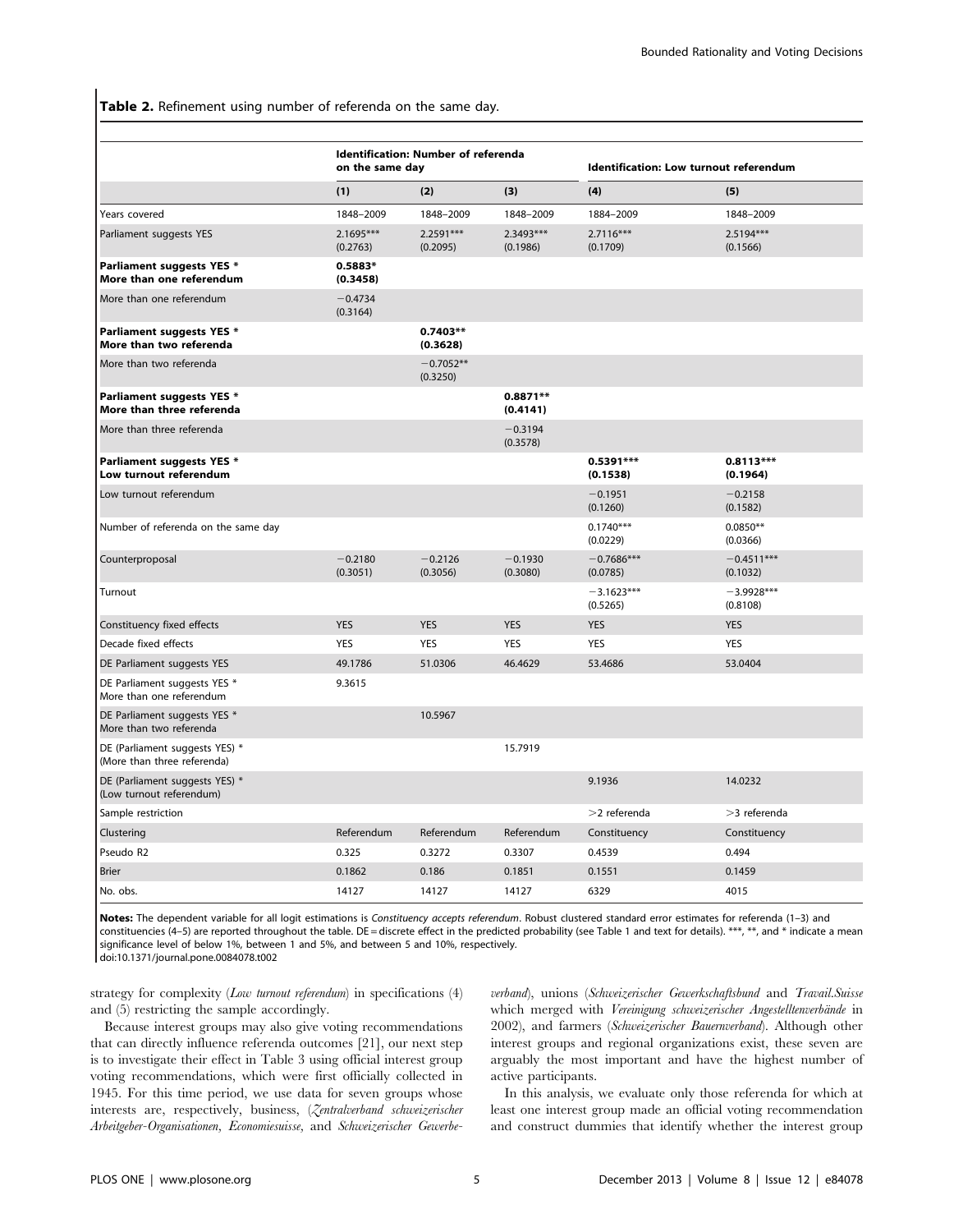Table 3. Parliamentary influence on constituent referenda choices in the presence of interest group recommendations.

|                                                                          | <b>Identification: Number of referenda</b><br>on the same day |                          |                          |                          | Identification: Low turnout referendum    |                                           |  |
|--------------------------------------------------------------------------|---------------------------------------------------------------|--------------------------|--------------------------|--------------------------|-------------------------------------------|-------------------------------------------|--|
|                                                                          | (1)                                                           | (2)                      | (3)                      | (4)                      | (5)                                       | (6)                                       |  |
| Years covered                                                            | 1945-2009                                                     | 1945-2009                | 1945-2009                | 1945-2009                | 1945-2009                                 | 1945-2009                                 |  |
| Parliament suggests YES                                                  | $0.8381**$<br>(0.4152)                                        | 0.6415<br>(0.4584)       | $0.9773**$<br>(0.4356)   | 0.7212<br>(0.4841)       | $1.8958***$<br>(0.1579)                   | $1.8679***$<br>(0.1711)                   |  |
| Parliament suggests YES *<br>Number of referenda on the same day         | $0.3914***$<br>(0.1065)                                       | 0.4495 ***<br>(0.1193)   | $0.3862***$<br>(0.1148)  | $0.4641***$<br>(0.1303)  |                                           |                                           |  |
| Number of referenda on the same day                                      | $-0.1971**$<br>(0.0822)                                       | $-0.1976**$<br>(0.0824)  | $-0.1828**$<br>(0.0919)  | $-0.1836**$<br>(0.0920)  | $0.0811***$<br>(0.0150)                   | $0.1220***$<br>(0.0197)                   |  |
| Parliament suggests YES *<br>Low turnout referendum                      |                                                               |                          |                          |                          | $0.4466***$<br>(0.1368)                   | 0.6996***<br>(0.1566)                     |  |
| Low turnout referendum                                                   |                                                               |                          |                          |                          | $-0.1440$<br>(0.1052)                     | $-0.3484***$<br>(0.1201)                  |  |
| All interest groups suggest YES *<br>Number of referenda on the same day |                                                               | $-0.1151$<br>(0.1195)    |                          | $-0.1505$<br>(0.1246)    |                                           |                                           |  |
| All interest groups suggest YES * Low<br>turnout referendum              |                                                               |                          |                          |                          | $-0.0234$<br>(0.1128)                     | $-0.0310$<br>(0.1183)                     |  |
| All interest groups suggest YES                                          | $1.9740***$<br>(0.4395)                                       | $2.3426***$<br>(0.5870)  | $1.9209***$<br>(0.4462)  | $2.4120***$<br>(0.6146)  | $1.8365***$<br>(0.1899)                   | $1.8812***$<br>(0.2105)                   |  |
| Interest groups divergent                                                | $1.1326***$<br>(0.4042)                                       | $1.1520***$<br>(0.4107)  | $1.2477***$<br>(0.3980)  | $1.2716***$<br>(0.4068)  | $1.0542***$<br>(0.1435)                   | $1.3126***$<br>(0.1738)                   |  |
| Control for Counterproposal and Turnout                                  | <b>YES</b>                                                    | <b>YES</b>               | <b>YES</b>               | <b>YES</b>               | <b>YES</b>                                | <b>YES</b>                                |  |
| Cantonal fixed effects                                                   | <b>YES</b>                                                    | <b>YES</b>               | <b>YES</b>               | <b>YES</b>               | <b>YES</b>                                | <b>YES</b>                                |  |
| Decade fixed effects                                                     | <b>YES</b>                                                    | <b>YES</b>               | <b>YES</b>               | <b>YES</b>               | <b>YES</b>                                | <b>YES</b>                                |  |
| DE Parliament suggests YES                                               | 19.2457                                                       | 16.3342                  | 19.0234                  | 15.4688                  | 26.1650                                   | 21.1723                                   |  |
| DE Parliament suggests YES *<br>Number of referenda on the same day      | 12.2643                                                       | 14.5481                  | 11.4972                  | 14.3397                  |                                           |                                           |  |
| DE Parliament suggests YES *<br>Low turnout referendum                   |                                                               |                          |                          |                          | 7.8740                                    | 8.8518                                    |  |
| Sample restriction                                                       | $>$ = 1 interest<br>group                                     | $>=$ 1 interest<br>group | $>=$ 2 interest<br>group | $>=$ 2 interest<br>group | $>$ = 1 interest group<br>$>1$ referendum | $>=$ 2 interest groups<br>$>1$ referendum |  |
| Clustering                                                               | referendum                                                    | referendum               | referendum               | referendum               | constituency                              | constituency                              |  |
| Pseudo econdR2                                                           | 0.4325                                                        | 0.4334                   | 0.4269                   | 0.4286                   | 0.429                                     | 0.4258                                    |  |
| <b>Brier</b>                                                             | 0.1632                                                        | 0.163                    | 0.1652                   | 0.1648                   | 0.1625                                    | 0.1643                                    |  |
| No. obs.                                                                 | 10201                                                         | 10201                    | 8932                     | 8932                     | 8385                                      | 7516                                      |  |

Notes: The dependent variable for all logit estimations is Constituency accepts referendum. Robust clustered standard error estimates for referenda (1-4) and constituencies (5-6) are reported throughout the table. DE = discrete effect in the predicted probability (see Table 1 and text for details). \*\*\*, \*\*, and \* indicate a mean significance level of below 1%, between 1 and 5%, and between 5 and 10%, respectively.

doi:10.1371/journal.pone.0084078.t003

recommendations are divergent or whether all interest groups suggested a yes vote. As Table 3 shows, if interest groups suggest a yes vote, not only does the probability of constituents accepting the referendum increase but the coefficient of the variable Parliament suggests YES decreases (see specification 1). The goodness of fit of the estimation increases compared to earlier estimates which suggests that interest groups recommendations are an important factor explaining voting decisions. We, however, are interested in exploring whether, in more complex situations, voters tend to rely more on parliamentary recommendations or whether interest group recommendations play a larger role. We find that the interaction term between the parliamentary suggestion and the number of referenda on the same day remains positive, significant and of similar size compared to earlier specifications (specification 1), whereas the interaction between interest group recommendation and the number of referenda on the same day is not statistically significant (specification 2). Thus, once complexity increases, constituents are more likely to follow parliament than the interest groups. Such a finding remains robust even after we restrict our sample to those referenda on which at least two interest groups expressed an opinion (specifications 3 and 4). Likewise, in specifications (5) and (6), which focus on the alternative complexity variable Low turnout referendum, the interaction term Parliament suggests YES \* Low turnout referendum is statistically significant and positive, while the coefficient of the interaction term for these referenda and interest groups is again insignificant. In sum, the results remain fully robust even when controlling for interest groups or when the method for identifying complexity is changed (i.e., we identify the voters' focus of attention directly by measuring the percentage of voter turnout). Overall, as complexity increases, citizens are more likely to listen to elected politicians as trusted representatives than to interest groups.

We report the results of additional robustness tests in the supporting information. The first section takes into account that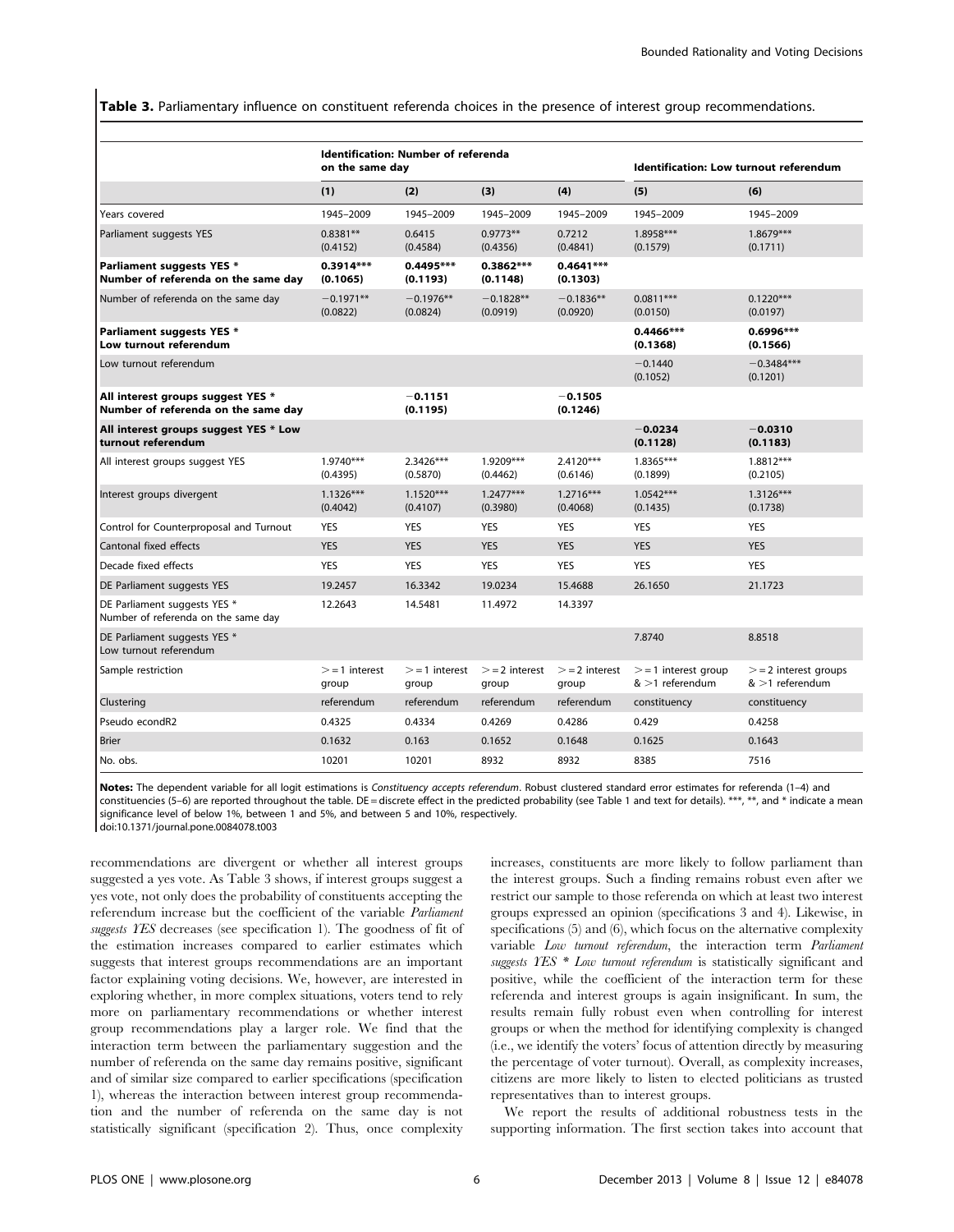the government's executive council (the federal council) also frequently makes recommendations on referenda, which means that constituents may not only be influenced by parliament (Table S2, columns 1–3). We also take account of minority positions in parliament (Table S2, columns 4–6). The second section explores different time periods in recognition of the post-1945 tendency to hold more referenda on one day (Table S3). The third section reports rolling regressions that omit one constituency at a time (Table S4). All results support our earlier findings.

#### **Discussion**

To determine whether a higher level of complexity leads to an increased reliance on trusted representatives in real voting decisions, a topic on which there is surprisingly little empirical evidence, we exploit a natural setting of voter practices in Switzerland, whose institutional environment has been stable since 1848. The dataset for this unique setting encompasses 160 years (1848–2009) of information on real voting behavior in referenda. Our results suggest that when several simultaneous problems demand concentrated attention, humans follow a simple rule of thumb by relying on trusted representatives.

First, to test our prediction that holding more referenda on the same day means a greater likelihood that constituents will seek outside help, we use the number of these referenda to identify parliament's influence on constituent voting behavior in the face of simultaneous problems that demand concentrated attention. We find evidence that parliamentary influence is indeed greater when there are multiple referenda than when there is only one referendum per day. Second, recognizing that on days with two or more referenda, constituents incur the same costs in turning up for the first as for the second or third referendum on the same day, we use turnout differences within constituencies to identify which referendum on a given day attracted the most attention. The strength of this empirical design is that we can use the percentage of voter turnout to directly identify voters' focus of attention when decisions are to be made on multiple aspects. Not only are the quantitative effects large, but they remain consistently so throughout our robustness tests and refinements. We also control for the effects of interest groups and show that constituents are more likely to listen to parliament for their recommendations than to interest groups. Thus, voters are, ceteris paribus, more likely to refer to outside recommendations from the parliament in their decision when the level of complexity increases.

If politicians deliberately bundle referenda they want pass, then our findings of the increased likelihood of having a referendum supported on a day with more referenda would represent a lower bound estimate for the influence of parliament. Whether or not it is the case that politicians bundle more referenda on a single day to increase the power of their recommendations, our results provide solid evidence that constituents do follow a rule of thumb in complex and attention demanding situations.

Certain groups of voters might perceive specific issues as more complex and rely more on parliamentary recommendations to decide on them. Our study does not focus on referenda content. However, the empirical identification and exploration of rules of thumb necessitates a method for identifying environmental complexity that is well suited to frequent repetitions [19]: More referenda on the same day will dilute the attention of voters and thus make decisions relatively more complex. Because constituents face a repeated decision environment in which referenda occur frequently and the complexity level is approximated by the number of referenda on the same day, we are able to directly identify which

cases attract less voter attention (i.e., which referenda have a relatively lower turnout).

Overall, the empirical analysis suggests that, once the voting task is held constant over a long period, a bounded rationality framework may shed light on how people vote when complexity of the decision environment changes. The simplicity of our setting allows us to identify the effect of parliamentary voting recommendations on constituents' real choices. Most particularly, we identify an invariance in voting behavior that almost resembles a law of qualitative structure [22]. We also observe a tendency for voters to follow the rule of thumb or heuristic that dictates reliance on trusted representatives' advice when many problems demand concentrated attention simultaneously. As this behavior has remained robust since the middle of the  $19<sup>th</sup>$  century despite environmental changes, it implies that a simple choice mechanism underlies a substantial number of observed choices. Our empirical analysis thus provides valuable insights into how humans use limited computational capacity to handle differences in information complexity, a type of complexity always present in modern societies but particularly so in politics where managing the distribution of scarce attention resources among competing agenda is vital to policy formation [23].

#### Methods

The dependent variable  $y_{it}$  in the tables is constituency acceptance of the referendum. We perform a logit analysis of the probability of such acceptance based on the following generic estimation equation  $P(y_{it}) = \lambda(\alpha + \beta_1x_1 + \beta_2x_1x_2 + \beta_3x_2 +$  $\sum \gamma_j z_j$ ).  $\lambda$  is the logistic function  $\lambda(X) = e^X/(1+e^X)$ ,  $x_1$  denotes j

parliament's recommendation,  $x_2$  reflects either the number of referenda on the same day (our first measure of a complex environment) or referenda with a relatively lower turnout on the same day (our second measure of a complex environment). The coefficient  $\beta_2$  of the interaction between  $x_1$  and  $x_2$  reflects the influence of parliament's recommendation in a complex environment on the probability of a constituency accepting a referendum. If constituents are boundedly rational, they will apply the simple rule of thumb and follow parliament in more complex situations. Thus, we expect that  $\beta_2 > 0$ . Finally, the coefficients  $\gamma_i$  account for the effect of additional control variables, turnout in particular but also constituency and decade fixed effects.

# Supporting Information

Figure S1 Extract of federal legislation in 1877. (DOC)

Figure S2 Total number of referenda from 1848 to 2009. (DOC)

Table S1 Data description and sources. (DOC)

Table S2 Parliamentary influence on constituent referenda when government is neutral and members of parliament offer divergent suggestions.

(DOC)

Table S3 Robustness tests with different periods – Influence of Parliament on constituents' choices in referenda. (DOC)

Table S4 Rolling regression – Parliamentary influence on constituent referenda choices.

(DOC)